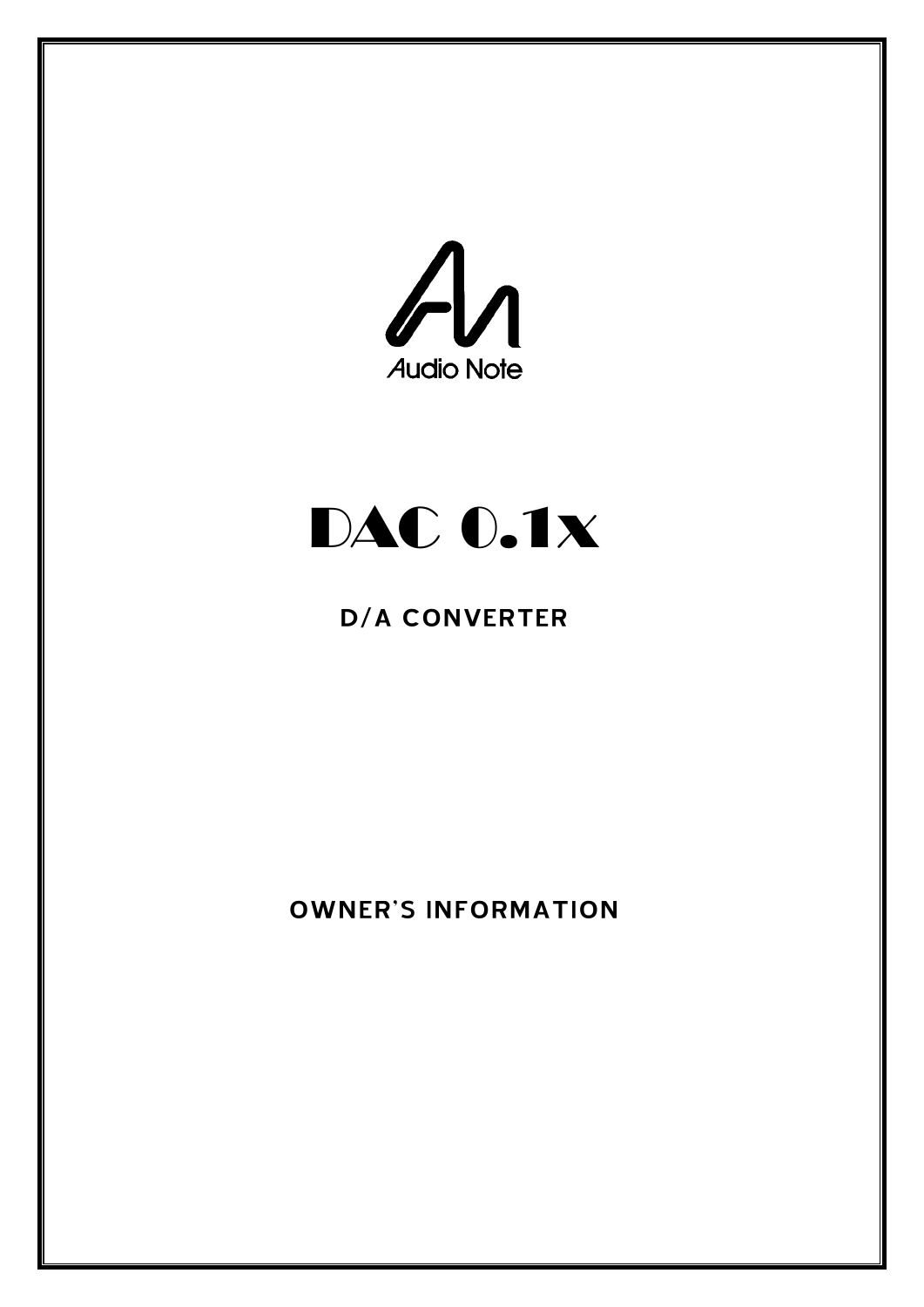# **! IMPORTANT SAFETY INFORMATION !**

HUMIDITY: DO NOT STORE OR OPERATE THIS UNIT IN AREAS OF HIGH HUMIDITY, OR IN CLOSE PROXIMITY TO WATER/DAMPINESS. DO NOT EXPOSE THE UNIT TO LIQUID.

EARTHING: THIS PRODUCT MUST BE EARTHED – ENSURE THAT THE MAINS SUPPLY CABLE IS EARTHED.

SHOCK: INTERNAL OPERATING VOLTAGES ARE LETHAL! DO NOT REMOVE THE TOP COVER. DO NOT ATTEMPT TO REPLACE THE FUSE WITHOUT DISCONNECTING THE UNIT FROM THE MAINS SUPPLY.

SAFETY COMPONENTS: INTERNAL FUSES AND OTHER SAFETY COMPONENTS ARE LOCATED INSIDE THIS UNIT IN ACCORDANCE WITH BS 60065 REQUIREMENTS.

IN THE EVENT OF SAFETY COMPONENT FAILURE, THEY MUST BE REPLACED WITH THE SAME PART TYPES ONLY. SUCH REPLACEMENT MUST BE CARRIED OUT BY A QUALIFIED SERVICE TECHNICIAN.

# PRECAUTION

 Never touch the power cord with wet hands. Always pull the power cord out by the plug, not by the cord. Never expose the system to rain, moisture, excessive heat and magnetism. Never let an inexperienced person repair or reassemble the unit. Never put anything, especially metal, into the unit. Never place excessive weight on the unit.

#### POWER REQUIREMENTS

 Power requirements for electrical equipment differ from area to area. Please ensure that your unit meets the power requirements in your area. The power requirement for your unit is marked on the serial number plate on the rear panel.

 If you are in doubt, please contact your dealer before plugging the unit into the mains supply!

# **CE DECLARATION OF CONFORMITY**

We declare under our sole responsibility that this product is in conformity with the following standards or standardized documents: BS EN 60065 in accordance with the regulations 73/23/EEC, 89/336/EEC (from 1<sup>st</sup> January 1997).

CE 94

Peter Qvortrup Director Audio Note (UK) Limited 25 Montefiore Road, Hove, East Sussex BN3 1RD United Kingdom Tel: +44 (0)1273 220 511 Fax: +44 (0)1273 731 498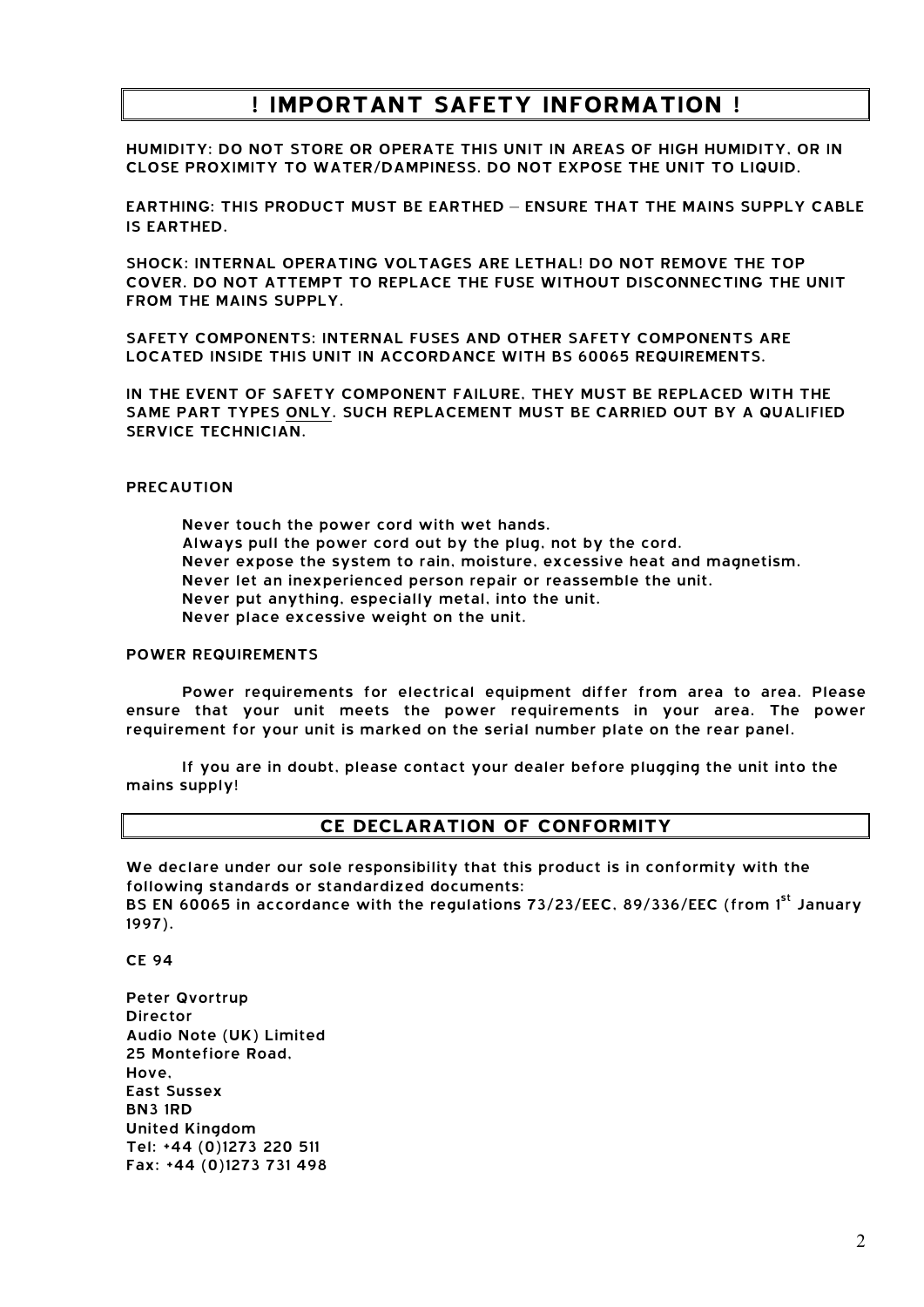#### TABLE OF CONTENTS

- 3 TECHNOLOGY, UNPACKING & INSTALLATION
- 4 CONNECTIONS
- 5 OPERATION
- 6 COMPUTER SETUP FOR USB INPUT
- 7 SPECIFICATIONS

#### **TECHNOLOGY**

Extensive research into the fundamental properties of the data stream itself have shown beyond doubt that regardless of the theoretical and measurable advantages of the signal manipulation employed in all currently available digital products, such as higher over sampling, noise shaping, re-clocking or jitter reduction, the result is this: all these corrective measures greatly interfere with the critical time domain requirements of the signal. Current theory is based on an assumption that music is similar to book keeping data which of course it is not. Music is a time continuum from beginning to end, which when broken is irreparably damaged and no amount of clever manipulation can ever restore it to its original time-frequency-amplitude duration or relationship, regardless of what the theorists may tell you.

The DAC uses the revolutionary and currently exclusive Audio Note digital technology dubbed 1x oversampling™ direct from disc™ circuit topology. The technology in essence dispenses with all the correction measures inherent in all other D/A converters and presents the digital signal directly to the converter after reformatting. In other words, all products in the Audio Note DAC range have no oversampling, no jitter reduction, no noise shaping and no re-clocking. Having removed all the digital filtering that is part of the oversampling, we have also dispensed with all filtering in the analogue domain to further retain good wide band phase-frequency and dynamically coherent behaviour. The end result being a reproduction more reminiscent of master tape in quality, with greater differentiation and contrast between different recordings.

DAC0.1x converter uses a Philips TDA1543 stereo D/A converter chip and features a 6111WA valve zero feedback output stage.

#### **UNPACKING & INSTALLATION**

Please take care when unpacking the DAC0.1x. We recommend that you store the packing materials in case the unit requires shipping at a later date.

Next, select a suitable location for the unit, ensuring that adequate ventilation is provided (the valves generate a fair amount of heat). In the interest of safe, reliable operation, situate the DAC0.1x well away from dampness or direct sunshine.

Worthwhile sonic improvements may be obtained by locating the unit on a specifically designed audio component support system; we tend to prefer natural materials such as wood.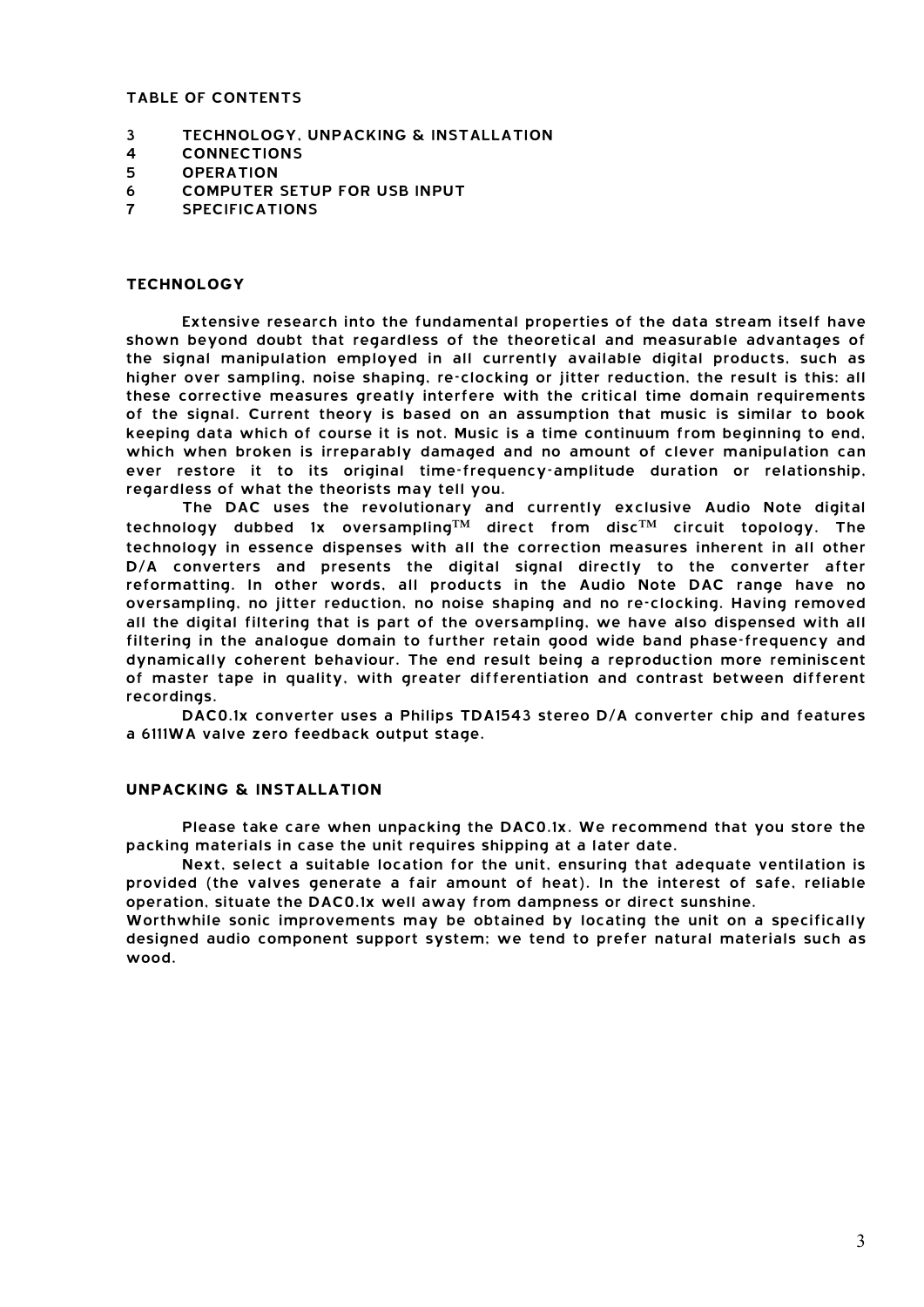

Please ensure that the DAC0.1x and any source equipment is switched off before making any connections.

**NOTE:** It is important that all connections are firm, secure and airtight; any oxidisation of the interconnects will result in loss of performance. Always use high quality interconnects; Audio Note interconnects are recommended, as they are manufactured to the same exacting standards as all of our products.

# **Inputs:**

The DAC0.1x provides two digital inputs; a 75 $\Omega$  RCA unbalanced input and 'B-type' male USB 1.1 or USB 2.0 connector. Optical inputs are not provided as we have found optical transmission to sound far inferior to transmission via a standard coaxial cable.

Connect the unbalanced input to your CD transport or other digital source and/or USB input to your computer.

#### **Outputs:**

The DAC0.1x has one unbalanced analogue output. This consists of a stereo pair of RCA connectors, colour-coded red for right channel and black for left channel. Connect the output to a suitable pre-amplifier.

#### Mains power connector:

An IEC power connector is located on the back of the DAC0.1x. Use the supplied power cable to connect the DAC to the mains supply. Ensure the power is off at the switch when you do this.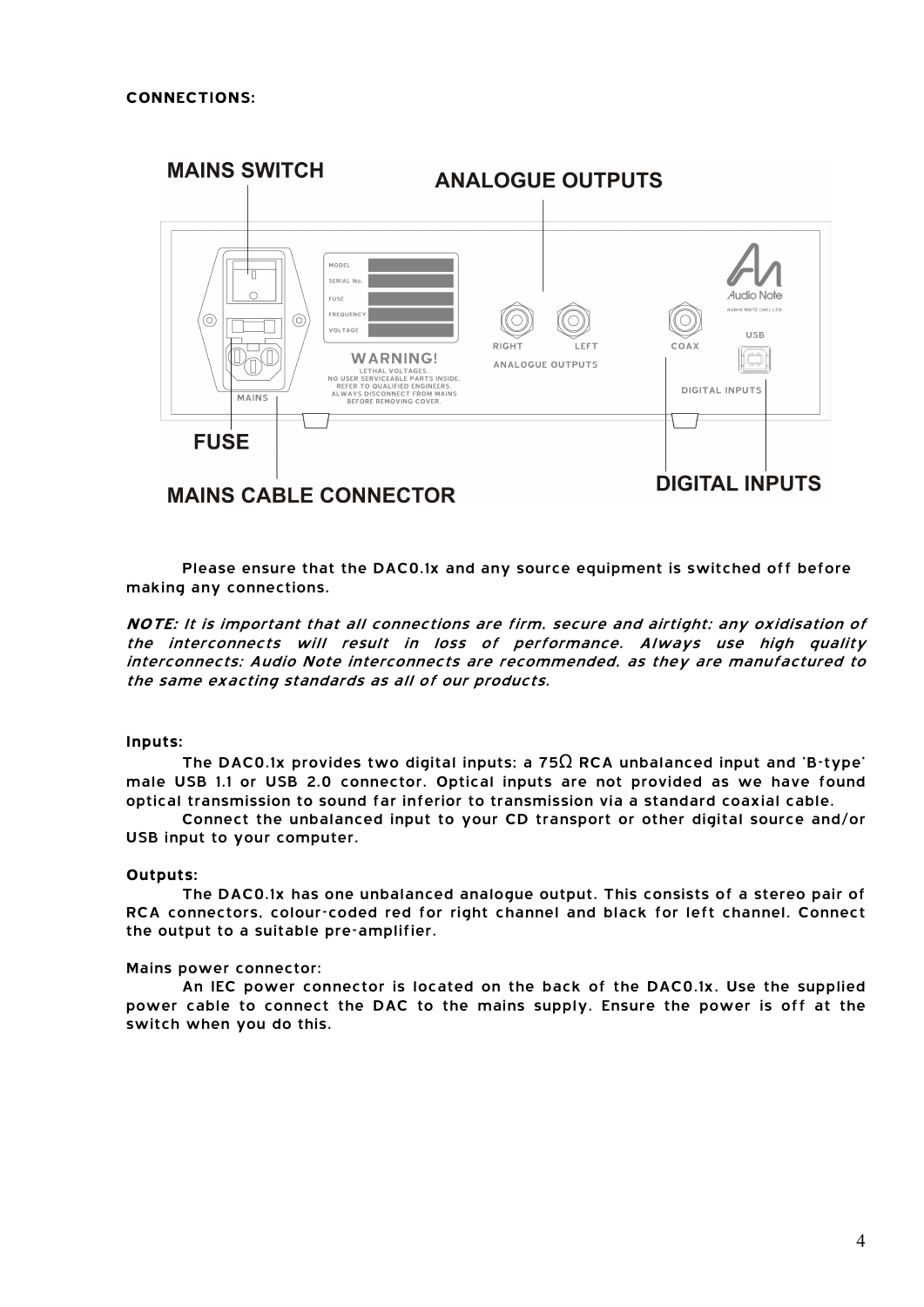|                 | $\bigcirc$<br><b>USB</b><br>$\bigcirc$<br>COAX |                    |
|-----------------|------------------------------------------------|--------------------|
| <b>DAC 0.1x</b> |                                                | VALVE OUTPUT STAGE |
|                 |                                                |                    |

Press button on front panel for short time to select digital input, USB or COAX. Selected input will be indicated by red light.

#### **Using the DAC0.1x with dedicated CD transport:**

Once all the connections are complete, turn on the digital source. Next turn on the DAC0.1x by using the rocker switch located on the back panel above mains inlet socket. The red led on the front panel confirms that the unit is on.

The DAC0.1x will improve over time and will start to sound increasingly well balanced. This is because of the "bedding in" time taken by new electrical components inside the unit. Also, the DAC's sound quality improves as the unit reaches its normal, stable operating temperature. Only a rear panel on/off switch is provided as the unit is designed for continuous operation. The DAC0.1x need not be switched off each time after use. It is interesting to note that continuous operation not only results in optimum sonic performance (since the unit is maintaining a constant operating temperature) but also causes less electrical stress and so extends component and valve life.

All our DACs have been designed to run into impedances of 100kOhms or greater. Many preamplifiers both active and passive have low input impedances. We do not recommend less than 50kOhms as this causes problems with bass roll off. If you are in any doubt consult your dealer. Audio Note offer a modification to customers who own pre-amplifiers with a low input impedance, which is fully refundable if at any time an Audio Note pre-amplifier is purchased as a replacement.

#### **Using the DAC0.1x with a PC/MAC computer:**

#### **The computer MUST BE PROPERLY GROUNDED.**

The USB interface acts as a 'native' USB audio device and does not require the installation of any custom drivers. List of compatible operating systems is below:

- Microsoft™ Windows™ 98SE/Windows Me Japanese/English edition (For Windows 98SE and Windows Me, the HID function is not fully functional with the default class driver.) - Microsoft Windows 2000 Professional Japanese/English edition

- Microsoft Windows XP Home/Professional Japanese/English edition (For Windows XP, use the latest version of the USB audio driver available from the Windows Internet site, or apply Service Pack 1 or later. See the Q310507 white paper available from Microsoft.)

- Microsoft Windows Vista™ Business Japanese/English edition

- Apple Computer Mac OS™ 9.1 or later Japanese/English edition

- Apple Computer Mac OS X 10.0 or later English edition

- Apple Computer Mac OS X 10.1 or later Japanese edition SP (For the Mac OS X 10.0 Japanese edition, plug and play does not work appropriately for USB audio devices.)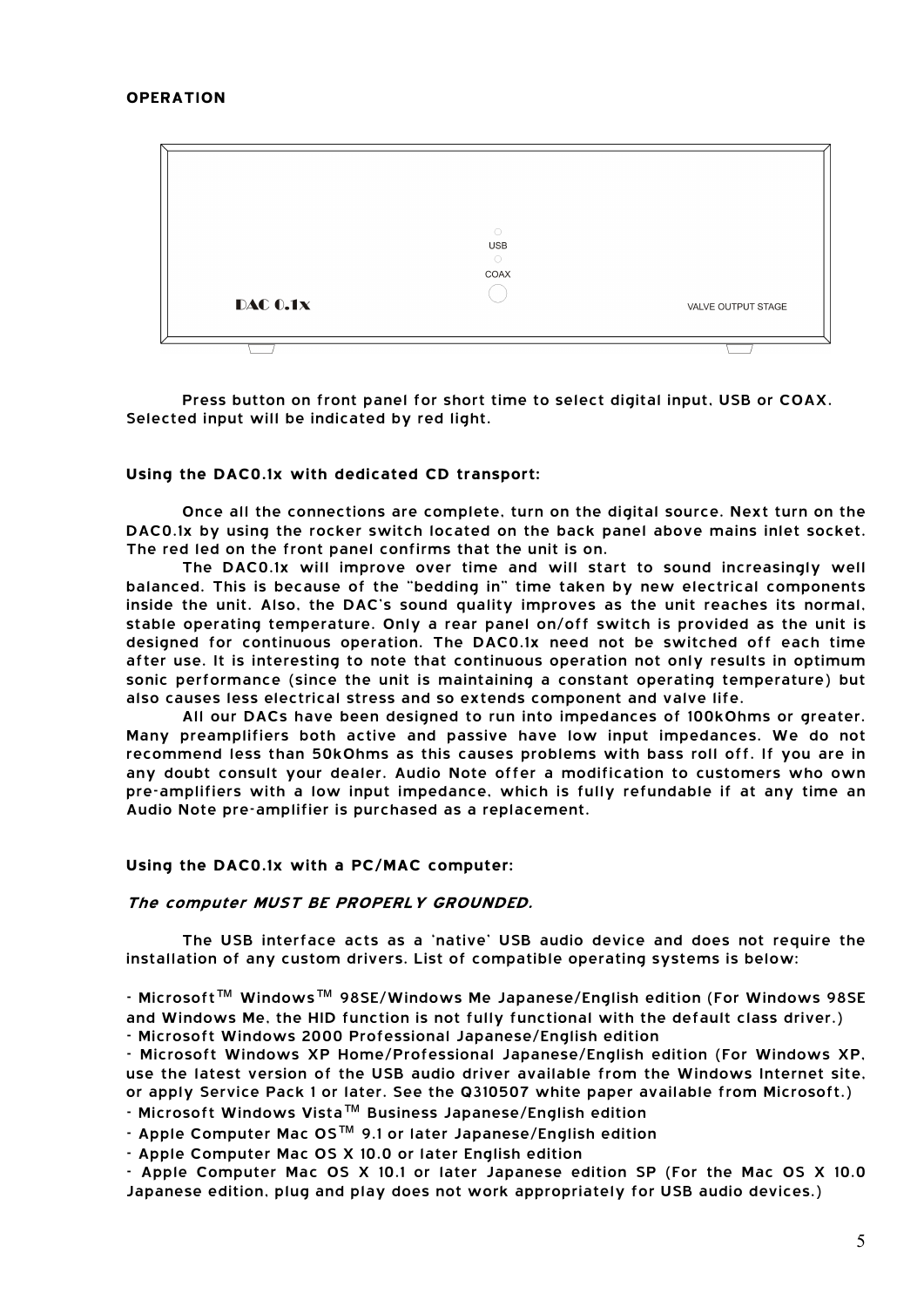#### Please note:

This device is a high speed serial data processor, and by its nature, requires a very high volume of USB bandwidth. It will benefit greatly from being the only device connected on its USB 'bus'. Sharing the same bus with other devices may cause unwanted artefacts such as dropouts or temporary loss of signal. This especially includes the use of the DAC0.1x on a USB hub/splitter alongside other USB components

#### **Computer setup for USB input**

A good quality USB A to B cable is required to connect the unit to the computer (not supplied).

Plug the B (square) end into the socket in the back of the DAC0.1x

Plug the A (rectangle) end into a free USB socket on the computer.

The computer should detect the new hardware and install a generic driver automatically (No setup or driver disk required).

CD, MP3, WAV files played on any software should now play through the DAC0.1x.

# **PC**

Check the computer has picked up the device and is currently using it by clicking: (most Windows versions)

#### - Start

- Settings
- Control panel
- Sounds and Audio Devices
- Audio

Check that "USB audio device" appears under PREFERRED AUDIO DEVICE tab. A second mixer will now be available which will be the default mixer whenever

the DAC0.1x is plugged in. Use this mixer to select the source or adjust levels if required.

#### **Mac**

Check the computer has picked up the device and is currently using it by clicking: (MAC OS X)

- System preferences
- Hardware
- Sound

Check that "USB audio DAC" is selected under the OUTPUT tab.

If the computer's warning sounds/chimes are to played through the DAC0.1x, make sure it is selected under the SOUND EFFECTS tab too.

Note: USB may also be selected as an output in some individual programs.